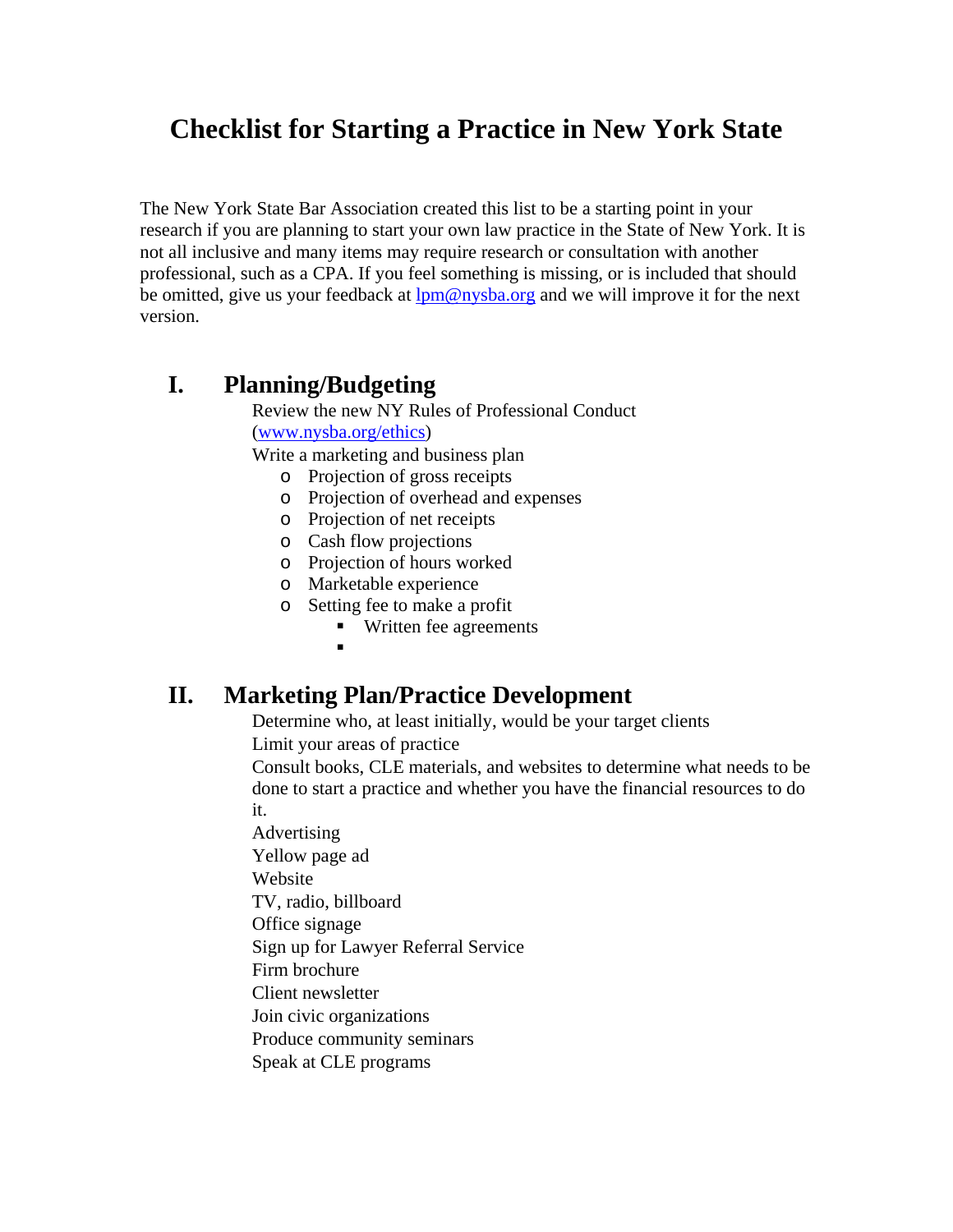### **III. Forms of Practice**

Before starting to practice (or advertising your practice), you must choose an organizational structure for doing business: (1) sole practitioner, (2) limited liability partnership, (3) professional corporation, or (4) professional limited liability company (PLLC). Consult the services of a professional accountant to determine which organizational structure is best for your new firm.

## **IV. Office Space/Location Considerations**

Office building

- o Image, upscale, informal
- o Square footage
- o ADA considerations
- o Parking
- o Services, janitorial
- o Expansion opportunities
- o Renovation needs
- o Guarantee/other terms required by landlord

#### Location

Office sharing Renting, leasing Purchasing/buy into a law practice Working from home Conspicuously post Statement of Clients' Rights in office ([www.nysba.org\)](http://www.nysba.org/)

Obtain general office liability insurance (may be required under office space lease) and ascertain other business insurance needs.

## **V. Accounting Needs**

Discuss with accountant the tax consequences of various firm entities and financial planning Set up accounting procedures Quarterly and annual tax returns Payroll services Bank and trust accounting systems/reconciliation procedures Software compatible with accountant

## **VI. Start up Costs/Credit Sources**

Highly suggested that enough cash or a line of credit be available to cover start-up costs and at least the first six months to one year of operating expenses plus personal living expenses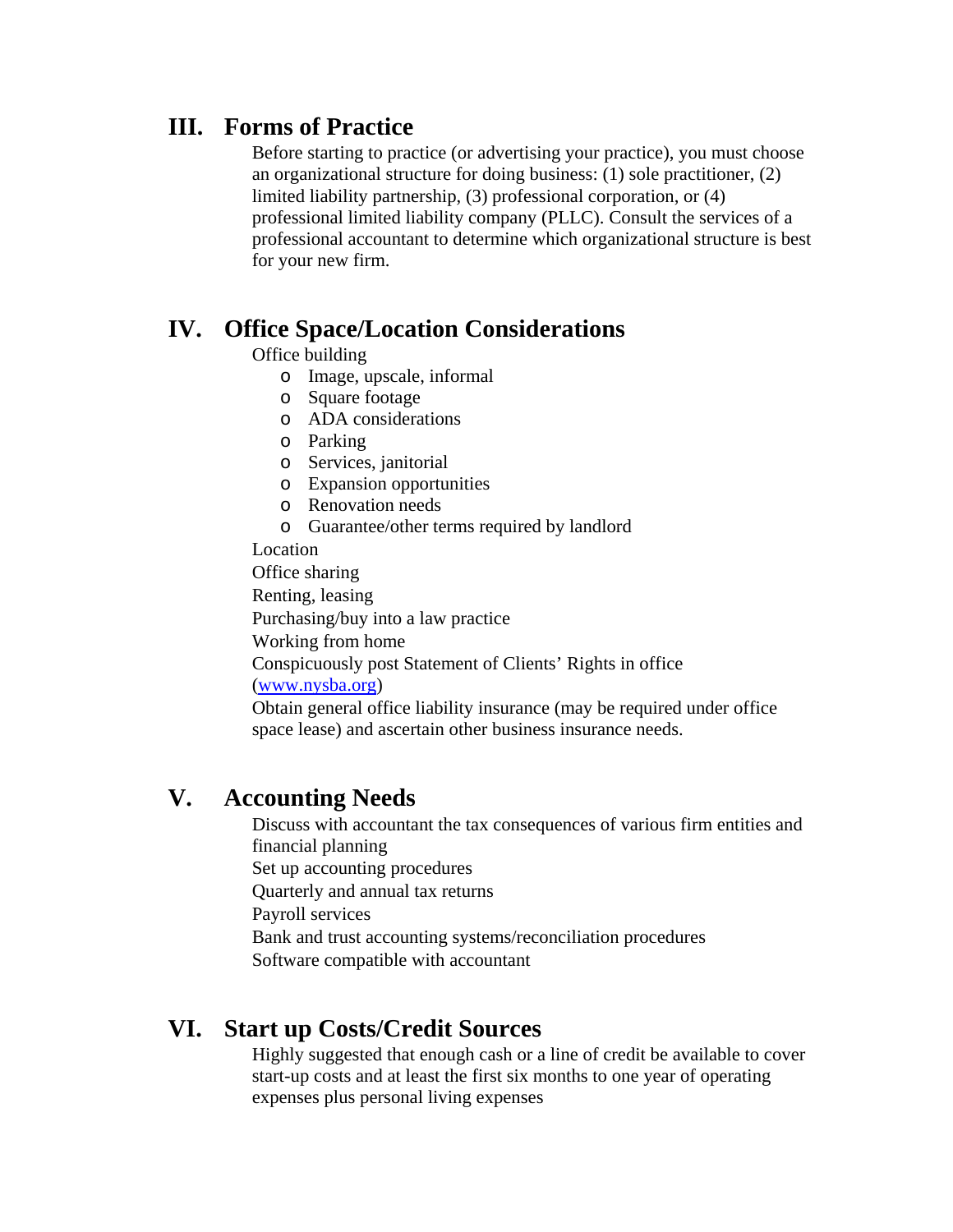Sources of credit

- o Local bank/Credit union
- o Personal, business loan
- o Home equity, home reference
- o Line-of-credit to be drawn upon as needed
- o Lease, equipment loans
- o Family loans/private investor loans
- o Personal savings

Develop revenue, expense, cash flow and capital expense budgets, including start up costs, deposits, etc.

Determine need for line of credit on firm credit card

#### **VII. Bank Accounts**

Trust account (separate account, see rules [www.nysba.org/lpm\)](http://www.nysba.org/lpm) Business operating account for expenses/payroll Short term savings Safety deposit box

Firm credit card

Investments

Checks, deposit slips, endorsement stamp

Set up account to accept credit cards

Retirement plan

Develop a procedure for handling advance payment of fees by clients

#### **VIII.Technology**

Software selection

- o Word processing
- o Time and billing/accounting
- o Calendaring and docketing
- o Conflicts checking
- o Case management
- o Document assembly
- o Office Suite Software
	- Word processing
	- **E-mail**
	- **Spreadsheet**
	- **Presentation software (such as PowerPoint)**
	- Others
- o Virus protection for computers
- o Voice recognition
- o Other specialized or practice specific software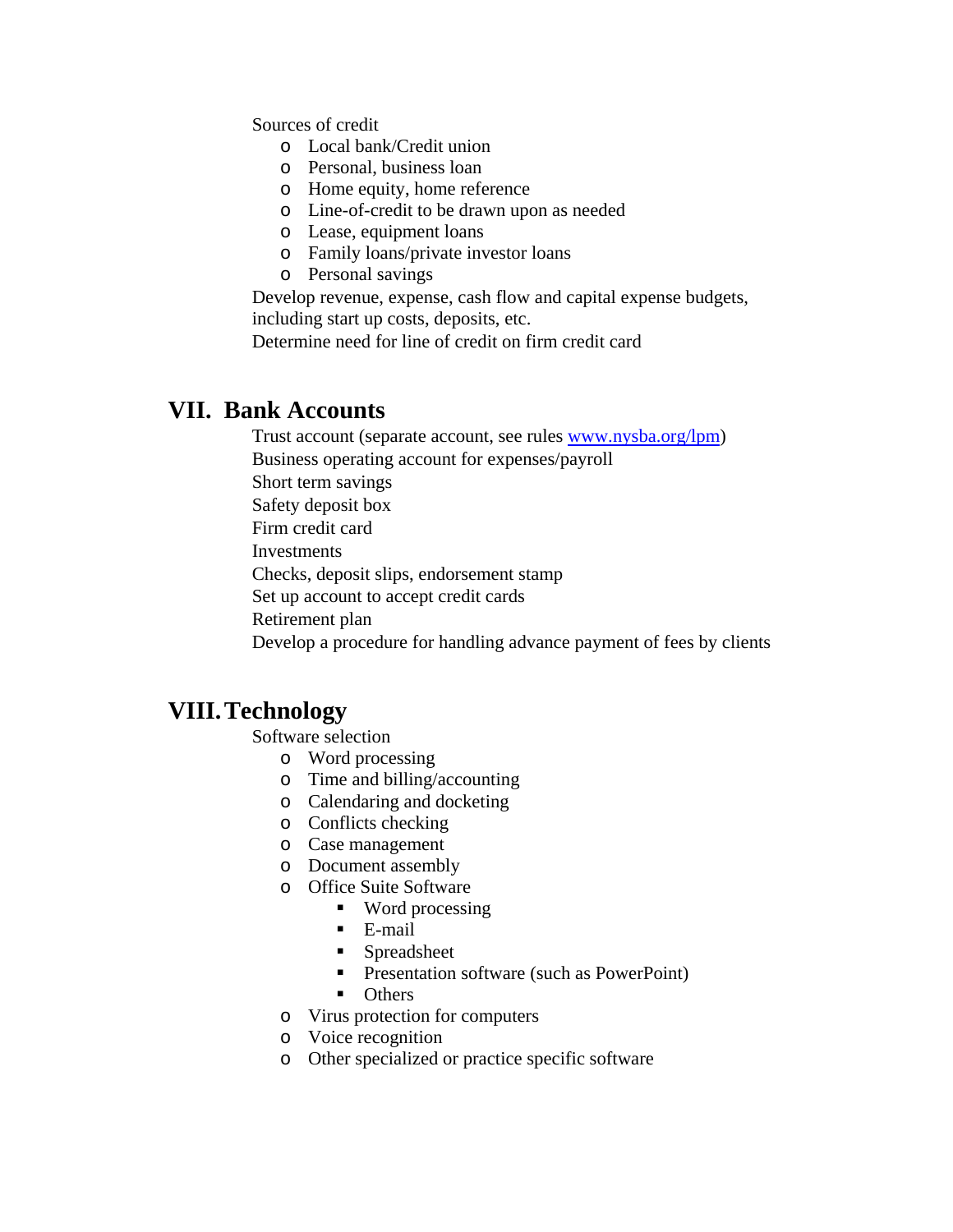Hardware

- o Computers
	- Operating system
	- Off-premises back-up system
	- Lease or purchase
- o Printers
- o Network/Firewall
- o Scanners
- o CD-ROM
- o Laptop computer
- o Personal Digital Assistant (PDA)

#### **IX. Office Equipment/Services/Supplies**

Fax machine Photocopier Scanner Shredder Dictation equipment/Voice Recognition Software Internet service provider E-mail address High speed internet access or DSL line Telephone system Equipment/answering machine Voice mail/manual message system Answering service Local and long distance carrier Conference calling Music on hold Cell phone/service Pager Postage scale/mail equipment Establish UPS and Fed Ex accounts Office furniture for lawyer(s), staff, reception area, file cabinets, conference room furniture, carpeting and area rugs, book shelves, artwork/office decorating needs Office supplies, paper, envelopes, pens, staplers, file folders, etc. Business cards, announcements Order public information brochures from the Bar for clients Advice Office of Court administration of firm name and address Create office forms- new matter/new client, retainer, post matter evaluation forms, fax cover sheet, etc. Determine need for on-line databases, library materials Develop employee policies and handbook, if necessary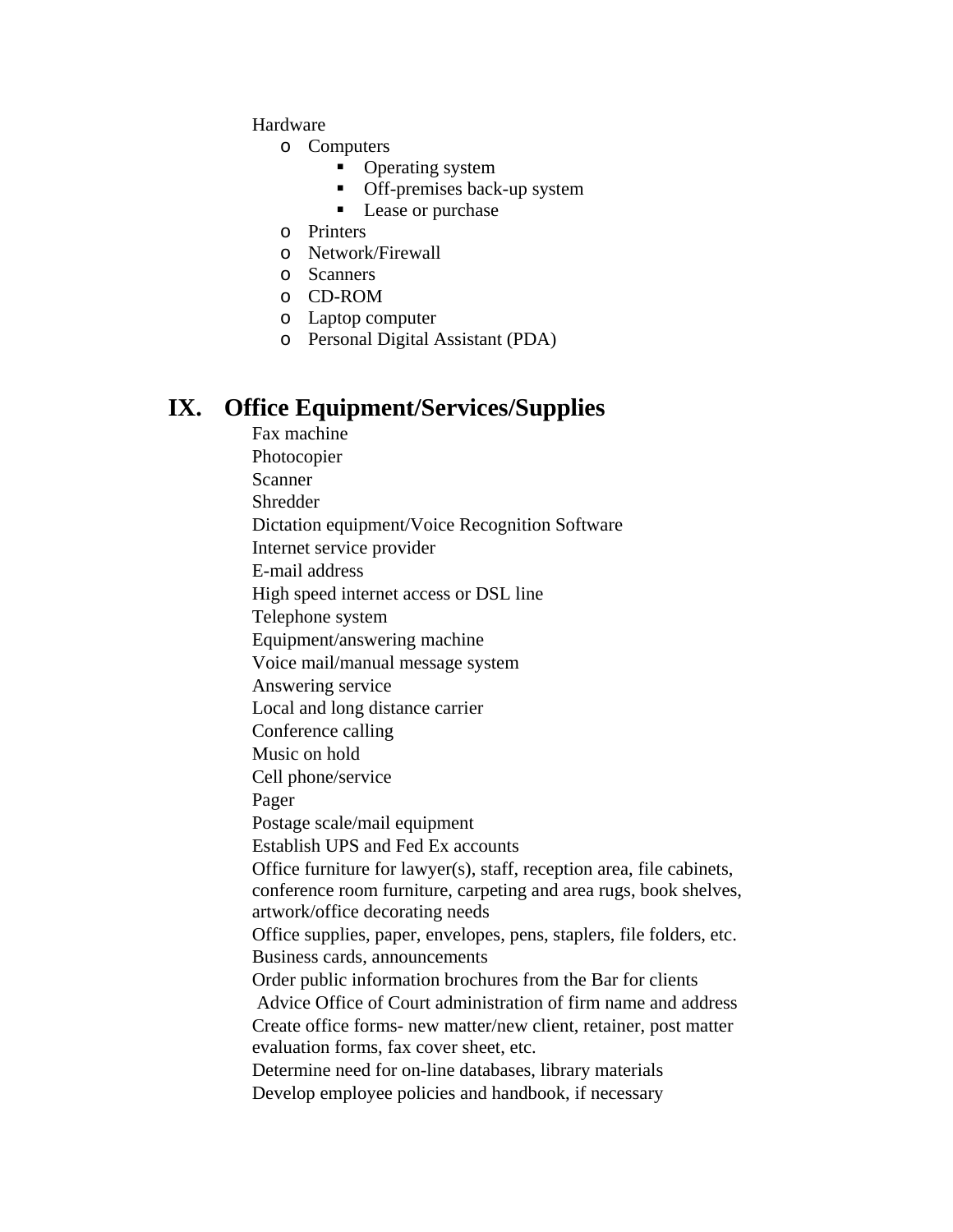# **X. Library/Legal Research**

Online legal research provider Purchase new or used law books (keep the cost of supplements in mind) Local law library Law school library Court libraries Internet research CD-ROM CLE textbooks

# **XI. Office Systems/Procedures**

Develop office manual/operating procedures manual Standard procedures/policies for practice

Personnel policies/benefits

Implement a conflict checking program

Docketing, calendaring, tickler system

- o Computerized (dual-system is highly recommended)
- o Manual

File organization

- o Alpha/numeric
- o Centralized/decentralized
- o Opening file procedures
- o Closing file procedures/retention/storage/destruction
- o Document maintenance
	- **Offsite-** safe deposit box
	- Computer backup
	- Fireproof files

Forms used in practice

- o Client interview form
- o Engagement/non-engagement letters
- o Standardized client/new matter intake forms
- o Written fee agreements
- o Practice specific checklists
- o Billing statement form
- o General client correspondence, notices, etc.
- o Client survey form after conclusion of representation
- o Termination letters

Client billing procedures

- o Regular monthly statements even if no amount is due
- o Detailed time entries
- o Expense billing (to be detailed in engagement letter)
	- Costs to be billed
	- Legal assistant time/paralegal time
	- Telephone expenses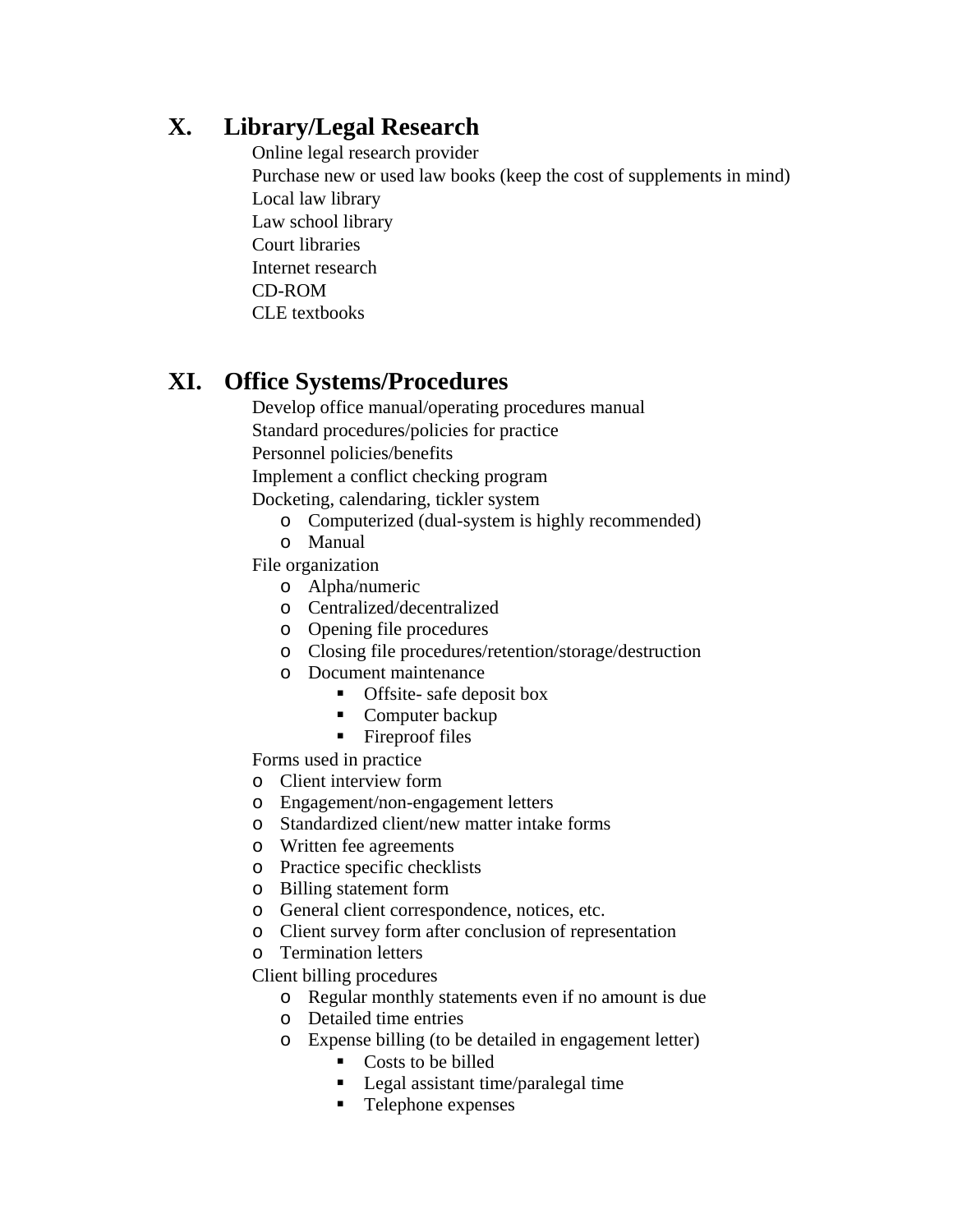- Duplicating expenses
- Computerized legal research
- Mailing costs
- **Others**
- o Collections policy
- o Credit cards for payment

Client relations policy

- o Setting appointments, introducing staff
- o Returning phone calls, e-mail messages
- o Client intake form/survey at conclusion of representation
- o Keeping clients informed
	- Send copies of work, documents
- o Communicating fees
	- Clear discussion about fees
	- Written fee agreements/engagement letters
	- Open discussion about billing disputes
- o Accounting procedures
	- Bank account reconciliation
	- Cash flow statement
	- Accounts receivables/payables Aging review
	- **Expense approval system**
	- Counter signature required on checks
	- **Communism** Others

### **XII. Insurance Protection**

Malpractice insurance

- o Limits
- o Deductibles
- o Tail coverage/prior acts exclusion

Workers' compensation

Health plan

Car insurance for business use

Property (liability, wind, fire, earthquake, etc.)

Loss of valuable documents

- Life insurance
- Business interruption

### **XIII.Personnel**

Legal Assistant/paralegal

- o Full-time
- o Part-time
- o Temporary